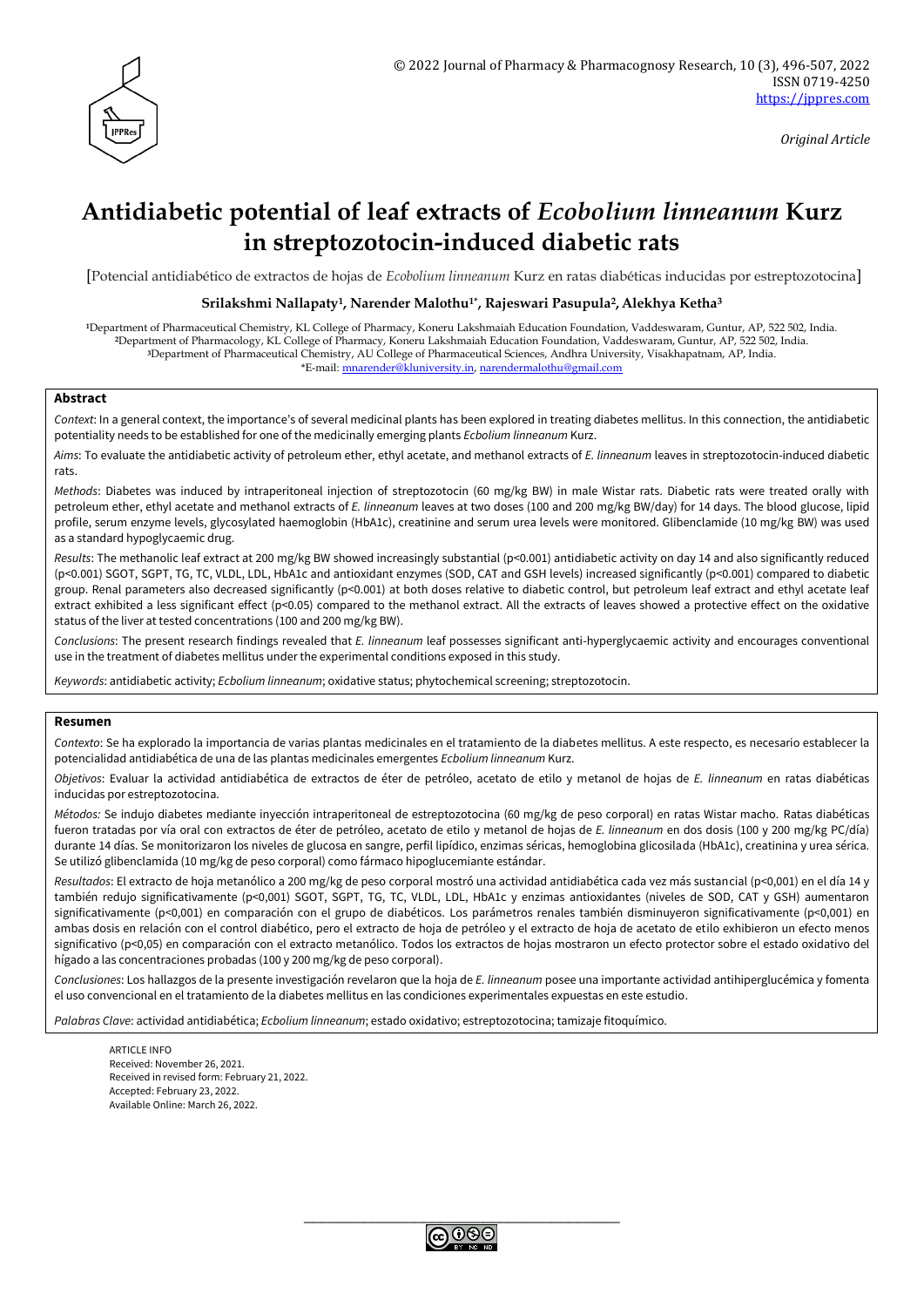**Abbreviations:** BW: Body weight; CAT: Chloramphenicol acetyltransferase; CMC: Carboxy methyl cellulose; DM: Diabetes mellitus; GSH: Glutathione; HbA1c: Glycated haemoglobin; LDL: Low density lipoprotein; SGOT: Serum glutamic-oxaloacetic transaminase; SGPT: serum glutamic-pyruvic transaminase; SOD: Superoxide dismutase; STZ: Streptozotocin; TC: Total cholesterol; TG: Triglycerides; VLDL: Very low-density lipoprotein.

# **INTRODUCTION**

Diabetes mellitus (DM) is a chronic disease associated with carbohydrate, protein, and fat metabolism owing to extreme or partial insulin release dysfunction both with and without variable levels of insulin resistance (Cressey et al., 2014). It is also linked to impaired glucose metabolism contributing to ketoacidosis and doubles the risk of vascular problems, including cardiovascular disease (Sachan et al., 2009). There might be either genetic or environmental factors responsible for the development of DM (Murea et al., 2012). Insulin therapy is by far the most effective treatment used to counter DM, though several abnormalities, including insulin resistance, fatty liver, brain atrophy, and anorexia nervosa, have been confirmed (Ghosh et al., 2008).

STZ is a glucosamine-nitrosouric molecule derived from *Streptomyces achromogenes* that is therapeutically used as an antineoplastic agent. STZ therapy eventually led to diabetes, impacting pancreatic β-cell degeneration and necrosis (Lenzen, 2008). It is included in the screening of traditional medicines with renowned therapeutic effectiveness in the management of DM (Adeneya and Olagunju, 2009). Natural products are a reservoir of discovering lead molecules and play an imperative role in drug development (Sharifi-Rad et al., 2018). The traditional medicine system has a wide variety of organisms with diverse pharmacological and medicinal properties. Herbs, owing to their potent efficacy, also provide a valuable set of phytochemicals restricting health risks.

*Ecbolium linneanum* Kurz (*Acanthaceae*) is a wellknown medicinal herb, termed 'Blue Fox Tail', and a synonym of *E. ligustrinum* (Vahl) Vollesen (accepted name). *E. linneanum* is highly used for the treatment of jaundice, menorrhea, rheumatism, and antiinflammatory activity (The Wealth of India, 2006). Anti-helminthic and premenstrual colic effect is found from root juice (Sharma and Sharma, 2010). Traditionally different parts of the plant, like roots, stems, leaves, and whole plant, are used in folklore medicine to treat several ailments, such as cancer, jaundice, and rheumatism. *E. linneanum* is reported to have antimicrobial, cytotoxic, analgesic, antitrypanosomal, antiinflammatory, anti-plasmodial, antidiarrheal, hepatoprotective, and antioxidant properties (Diyya et al., 2014). Leaves, roots, and flowers contain glycoflavones, orientin, vitexin, isoorientin, and isovitexin, which have been isolated from methanol extract (Ghani, 1998, Diyya and Rao, 2018). Furthermore, a recent study was revealed the antidiabetic and antioxidant properties of flower extracts of *E. ligustrinum* (Rathor et al., 2013). Since the leaves are an abundant source of several phytoconstituents, the existence of traditional claims and findings in literature reports an attempt was made to explore the antidiabetic and antioxidant properties of leaf extracts.

## **MATERIAL AND METHODS**

## **Chemicals and reagents**

Glibenclamide was obtained as a gift sample from Suzikem Drugs Private Limited, Hyderabad, Telangana, India. Streptozotocin was purchased from Sigma-Aldrich, Mumbai, India. Other reagents and chemicals such as total cholesterol, HDL, and triglycerides kit were of analytical grade.

# **Collection of plant**

The leaves of *E. linneanum* were collected from the wastelands of Guntur, Andhra Pradesh, India, (Lat: 16°17΄20.87016 N, Lon: 80°22΄21.9162 E), as raw material, during the first week of July 2019 and the plant material was authenticated by Dr. K. Madhava Cheety (Rtd.), Plant Taxonomist (IAAT: 3337), Department of Botany, Sri Venkateshwara University, Tirupati, Andhra Pradesh, India.

#### **Preparation of extracts**

The collected material was shade dried for a week until leaves became brittle and then were powdered coarsely. About 500 g of the coarsely powdered leaf was taken into a Soxhlet apparatus and successively extracted with petroleum ether (PEEL) (60-80°C) for defatting, ethyl acetate (EAEL), and methanol (MEEL) each for 48 h. The filtrate was concentrated (45°C) via vacuum (rotary evaporator). The obtained concentrated extracts were stored in a refrigerator at 4°C until use.

## **Preliminary phytochemical screening**

The extracts were subjected to qualitative phytochemical tests to confirm the presence of flavonoids, phenols, glycosides, carbohydrates, alkaloids, tannins, sterols, and saponins in the leaf extracts (Trease and Evans, 1989).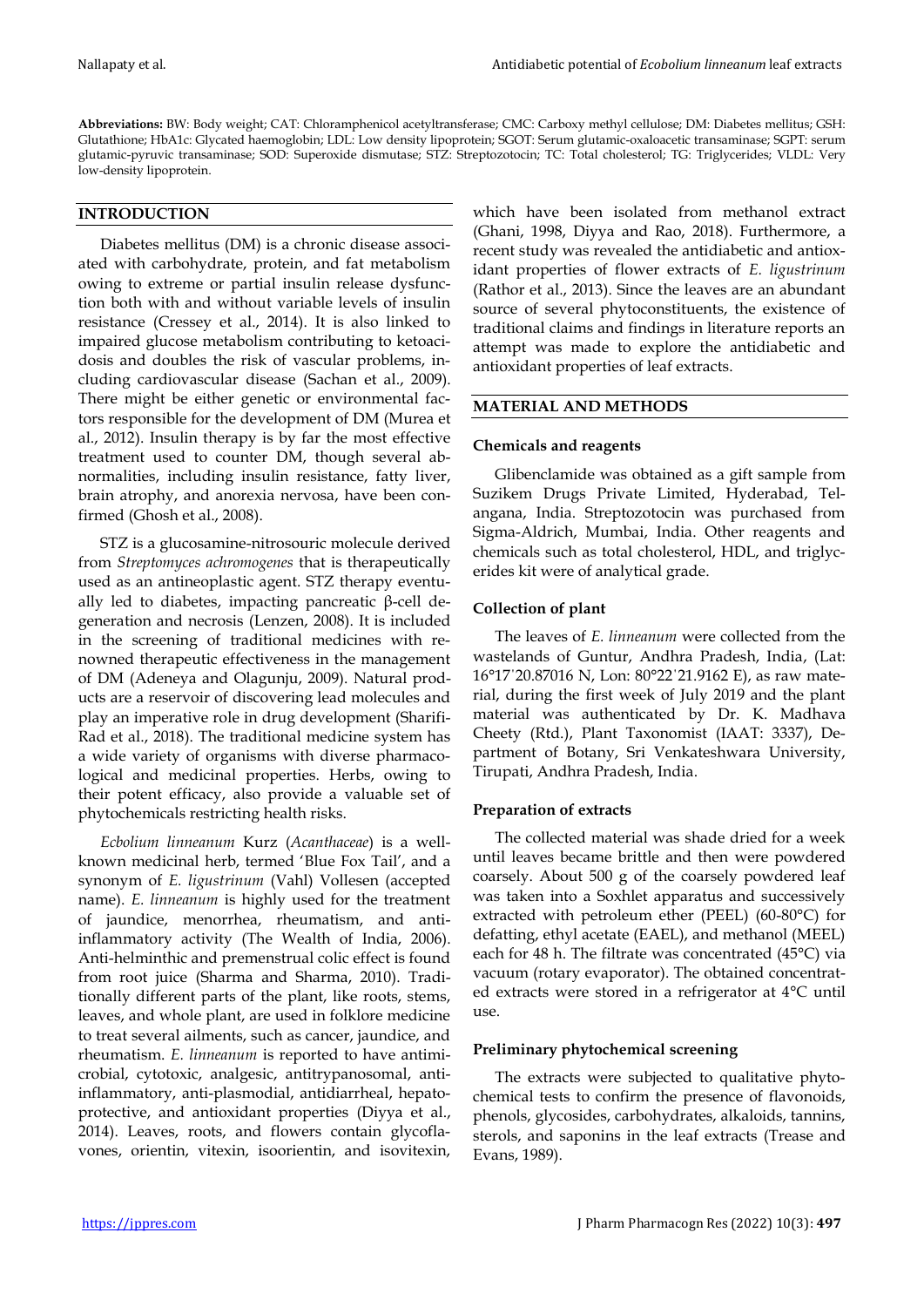# **Preparation of animals**

Healthy adult male Wistar rats weighing about 150-200 g were used for the study. Rats were housed in cages placed in a room with a normal photoperiod (12 h light-darkness cycle), under standard laboratory conditions at  $25 \pm 2$ °C and relative humidity of 50  $\pm$ 15% (OECD, 2002). During the experimental study, a commercial pellet diet and water were provided *ad libitum*. The study was approved by the Institutional Animal Ethics Committee (IAEC) and the experiments were carried out by following the ethical standards and guidelines of the IAEC. The IAEC reviewed all experimental procedures employed in the study (Regd. No. 1533/PO/a/11/CPCSEA) and were under institutional ethical guidelines.

# **Acute toxicity**

The acute toxicity study was carried out as per OECD guideline No. 420 (OECD, 2002). Wistar rats weighing 150-200 g were used for the study. The animals were randomly divided into one control group and nine treated groups, each containing three animals. They have been retained in animal cubes, supplied with *ad libitum* water, and acclimatized to laboratory conditions for a week before the experiment after fasting overnight. The control group received normal saline and the treated groups received doses of 50, 100, 500, 1000, 2000 mg/kg of PEEL, EAEL and MEEL extracts of *E. linneanum* by intraperitoneal (i.p.) route (OECD, 2002). The animals were monitored continuously for 14 days to observe any behavioural changes, toxicity or death, and other physiological activities.

# **Oral glucose tolerance test (OGTT)**

The OGTT was conducted in healthy adult Wistar rats, which were fasted overnight and randomly assigned into nine groups of six each (Bartoli et al., 2011). Group I was considered to control and received 1% sodium CMC; Group II served as diabetic control; Group III was standard, which was treated with glibenclamide (10 mg/kg BW) by the i.p. route. The test extracts PEEL, EAEL, and MEEL at 100 and 200 mg/kg BW were administered to Groups IV and IX. After 30 mins of drug administration, glucose (3 g/kg BW) solution was administered. Blood samples were drawn at 0 min before glucose load and followed by 30, 60, and 120 min after glucose load by retro-orbital plexus puncture on mild ether anaesthesia (Lopa et al., 2018).

# **Hypoglycaemic effect**

Healthy adult male Wistar rats were fasted over

night and randomly divided into nine groups of six in each. Group I received 1% sodium CMC; Group II served as diabetic control; Group III received glibenclamide (10 mg/kg BW) by the i.p. route as a positive control. Test extracts at doses of 100 and 200 mg/kg BW of PEEL, EAEL, and MEEL were administered by i.p. route to Groups IV to IX, respectively. Blood glucose concentrations of animals were assessed after 0, 2, 4, and 6 h of administration of extracts (Ekrem et al., 2005).

## **Induction of DM by streptozotocin**

DM was induced in overnight fasted Wistar rats by intraperitoneal injection of STZ at a 60 mg/kg dose dissolved in citrate buffer (pH 4.5). After 5 h of STZ administration, rats received 2% glucose solution by i.p. route for 24 h to avoid hypoglycaemic mortality. Advancement of diabetes was confirmed after one week of STZ injection by quantifying the blood glucose level in blood samples taken from the retroorbital plexus puncture in rats. Rats with blood glucose levels above 250 mg/dL were perceived to be diabetic, and those were used in further study. From this point, the experiment was started as it was considered as the 0<sup>th</sup> day (Mojani et al., 2014).

## **Treatment protocol**

Animals were divided into nine groups; six in each group receiving the treatment scheduled as mentioned below:

- Group I: Control rats receiving vehicle 1% sodium CMC (1.8 mL) orally for 14 days.
- Group II: Rats receiving STZ at a dose of 60 mg/kg BW, i.p.
- Group III: Diabetic induced rats receiving glibenclamide (10 mg/kg BW) for 14 days, i.p.
- Group IV: Diabetic induced rats receiving PEEL 100 mg/kg BW for 14 days, i.p.
- Group V: Diabetic induced rats receiving PEEL 200 mg/kg BW for 14 days, i.p.
- Group VI: Diabetic induced rats receiving EAEL100 mg/kg BW for 14 days, i.p.
- Group VII: Diabetic induced rats receiving EAEL 200 mg/kg BW for 14 days, i.p.
- Group VIII: Diabetic induced rats receiving MEEL 100 mg/kg BW for 14 days, i.p.
- Group IX: Diabetic induced rats receiving MEEL 200 mg/kg BW for 14 days, i.p.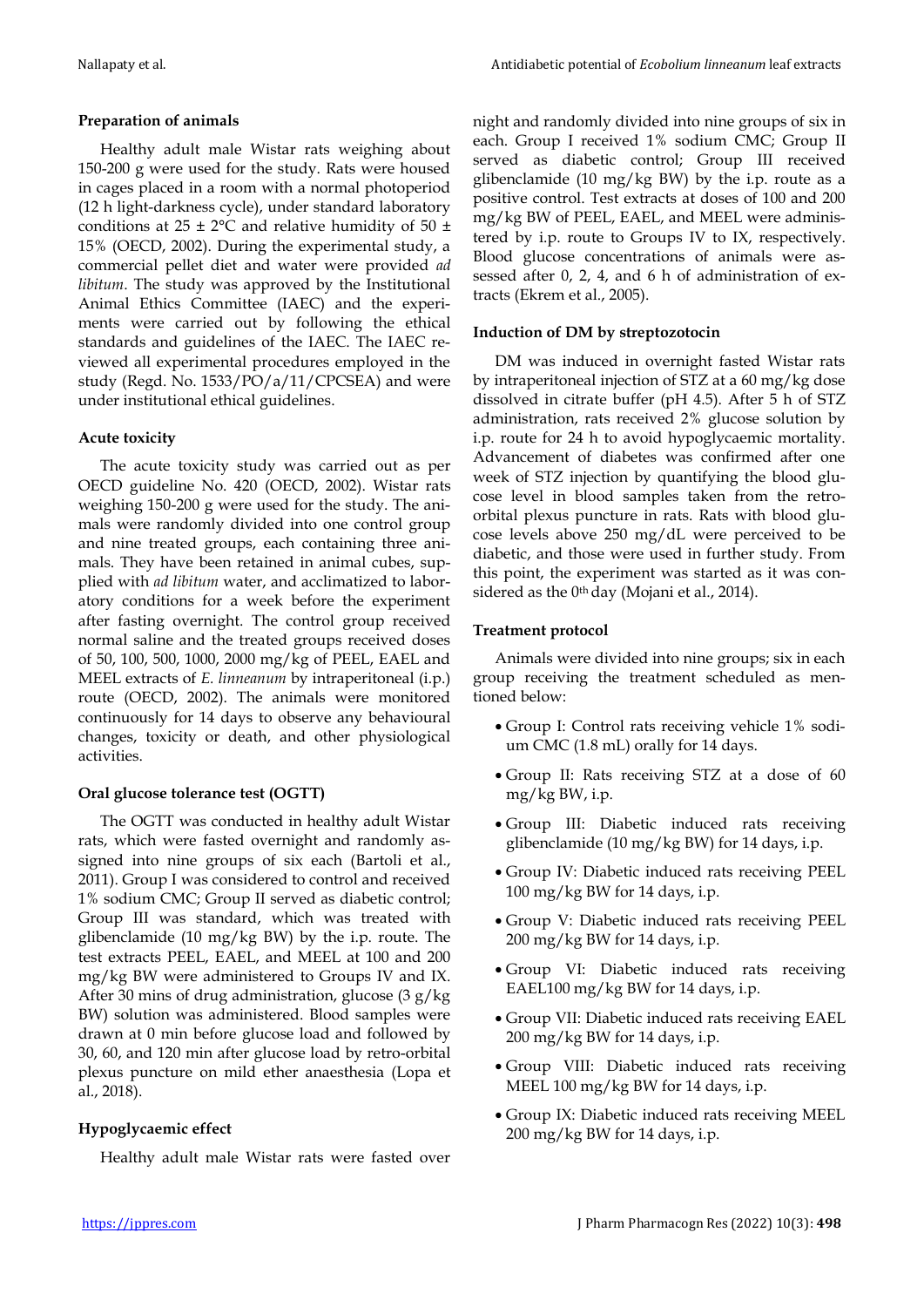## **Acute antidiabetic activity**

On the 1st day, blood samples were drawn from all groups at 0, 2, 4, 6, and 8 h after the extract was administered. Plasma samples were analysed for glucose levels as indicated above (Viet Hieu et al., 2020).

## **Sub-acute antidiabetic activity**

Blood samples were drawn from the retro-orbital plexus of overnight fasted rats, and basal blood glucose levels were determined using a digital glucometer before and after 1 week of STZ induction (0 days of the experiment). The fasting blood sugar levels of control, standard and treated rats were further tested at 0, 7, and 14 days (Srilakshmi et al., 2019).

## **Estimation of glycosylated haemoglobin (HbA1c)**

HbA1c was analysed from blood samples using the ion exchange resin method, and data was recorded with the help of a semi-automatic analyser (PACE 28, Biomed, Chandigarh, India) (Sherwani et al., 2016). Red blood cells were lysed and passed through a negatively charged resin packed in a column. Positively charged haemoglobin molecules interact with the negatively charged resin, so the negatively charged molecules move at a faster rate. The bound haemoglobins were released by varying solvent conditions injected into the column (e.g., increasing the ion effect of the solvent system by increasing the salt concentration of the solution, increasing the column temperature, changing the pH of the solvent, etc.)

# **Estimation of lipid profile**

Upon completion of the 14<sup>th</sup> day of treatment with the test extracts, the rats were sacrificed by decapitating them under ether anaesthesia, and blood samples were collected from all group animals, including the control group, which was taken as reference. Serum supernatant was segregated by centrifugation at 2500 rpm for 10 min and used for lipid profile analyses such as total cholesterol (TC), triglyceride (TG), highdensity lipoprotein (HDL), low-density lipoprotein (LDL), and very-low-density lipoprotein (VLDL) measured calorimetrically (Systronics Digital colorimeter) (Neelutpal and Biman, 2017).

#### **Hepatic marker enzymes**

Harvested blood was also used to evaluate serum biochemical parameters like SGOT, SGPT (Dumala et al., 2018).

## **Estimation of liver antioxidant enzymes**

Upon sacrificing the rats on the 14<sup>th</sup> day, the liver

was carefully separated from different groups of animals and washed with ice-cold saline. 0.5 g of wet tissue was weighed and homogenized in 0.1 M Tris– HCl buffer, pH 7.4 at 4°C in a semi-auto homogenizer (PACE 28, Biomed, Chandigarh, India) with Teflon pestle rotated at 600 rpm for 30 min. The samples were centrifuged at 2500 rpm by refrigerated centrifuge for 10 min at 4°C. The supernatant was used to test antioxidant enzymes such as reduced glutathione (GSH), superoxide dismutase (SOD), and catalase (CAT) (Czeczot et al., 2006)

### **Estimation of kidney parameters**

Creatinine levels were estimated using the Folin and Wu (1920) process in both serum and urine samples using the creatinine estimation kit as instructed by the manufacturer. Serum urea was measured using the enzymatic UV-kinetic system (Morsy et al., 2010).

## **Statistical analysis**

All the results data obtained were statistically analysed using one-way ANOVA preceded by the Dunnett's test and represented as mean ± standard error of mean (SEM) for six animals from every group. The p-value depicted as p<0.001, p<0.01, p<0.05 was considered statistically significant (Arkkelin et al., 2014).

# **RESULTS**

## **Preliminary phytochemical screening**

In the preliminary phytochemical test, all the solvent extracts of leaf showed the variable distribution of phytoconstituents. Saponins and tannins were commonly present, whereas there was a varying distribution of other phytoconstituents in three solvent extracts. The identified phytoconstituents are listed in Table 1.

#### **Acute toxicity**

No behavioural changes or death were observed till the end of the study even at a dose of 2000 mg/kg BW for all rats present in each group.

# **Oral glucose tolerance test (OGTT)**

In normal rats, significant changes in blood glucose levels were observed after glucose loading (3 g/kg BW). The treatment with EAEL and MEEL at 100 and 200 mg/kg BW as well PEEL at 200 mg/kg BW increased the blood glucose levels at 30 min followed by decreased up to 120 min. The EAEL and MEEL extracts at test concentrations showed a significant decrease  $(p<0.001)$  in blood glucose levels when compared with PEEL at 100 mg/kg BW (Table 2).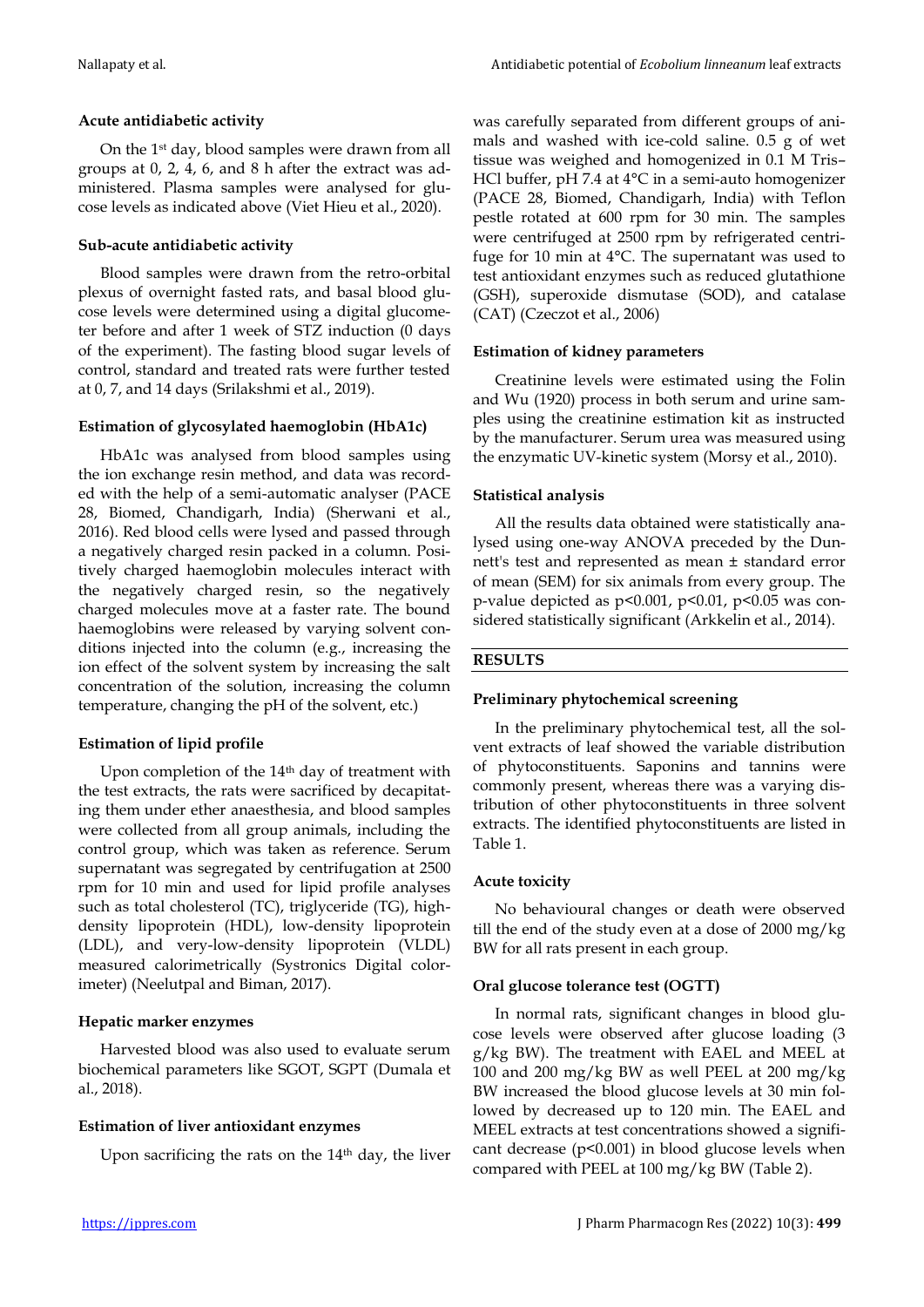# **Hypoglycaemic effect**

All the groups were tested for blood glucose levels at predetermined time intervals (Table 3). PEEL, EAEL, and MEEL at 100 and 200 mg/kg BW were showed a substantial decrease (p<0.001) in blood glucose levels after 4 h of treatment, which was equivalent to the impact of glibenclamide.

# **Acute antidiabetic activity**

On single-dose administration of STZ to normal rats, we observed a 3.5 to the 4-fold spike in blood glucose levels and thereby inducing diabetes in rats (Table 4). In STZ-induced diabetic rats which were

treated with PEEL, EAEL and MEEL extracts displayed a dose-dependent decline in blood glucose levels after 2 h of treatment, with impact sustaining up to 4 h. Maximal significant (p<0.001) reductions of 40.0 and 45.76 % in blood glucose were accomplished by 100 and 200 mg/kg BW of MEEL, respectively after 4 h of treatment. PEEL and EAEL showed similar dose-dependent declines in blood glucose levels when compared among the extracts. EAEL recorded a significant reduction (p<0.001) of 34.15 and 40.70% for 100 and 200 mg/kg BW, respectively in blood glucose levels after 4 h. Correspondingly, PEEL developed a significant hypoglycaemic impact (p<0.001) with a decline of 28.47 and 35.45%, respectively.

| Phytochemical  | <b>PEEL</b> | <b>EAEL</b>                  | <b>MEEL</b> |
|----------------|-------------|------------------------------|-------------|
| Alkaloids      | -           | $\ddot{}$                    | $\ddot{}$   |
| Carbohydrates  | -           | $\qquad \qquad \blacksquare$ | $\ddot{}$   |
| Flavonoids     | ٠           | $\ddot{}$                    | $\ddot{}$   |
| Glycosides     |             | $\ddot{}$                    | $\ddot{}$   |
| Phenols        | -           | $\ddot{}$                    | $\ddot{}$   |
| Phytosterols   | $\ddot{}$   | $\overline{\phantom{0}}$     | -           |
| Saponins       | $\ddot{}$   | $\ddot{}$                    | $\ddot{}$   |
| <b>Tannins</b> | $\ddot{}$   | $\ddot{}$                    | $\ddot{}$   |

PEEL: Petroleum ether extract of *E. linneanum*; EAEL: Ethyl acetate extract of *E. linneanum;*  MEEL: Methanol extract of *E. linneanum*; '+' indicates presence; '-' indicates an absence.

| Group            | Dose (mg/kg)         | Blood glucose (mg/dL)          |                                 |                               |                               |  |
|------------------|----------------------|--------------------------------|---------------------------------|-------------------------------|-------------------------------|--|
|                  |                      | 0 min                          | 30 min                          | 60 min                        | 120 min                       |  |
| Normal           | 0.1% Na CMC (1.8 mL) | $83.38 \pm 1.56$               | $111.85 \pm 1.94$               | $93.62 \pm 1.64$              | $82.43 \pm 1.96$              |  |
| Diabetic control | 60 mg/kg STZ         | $75.36 \pm 2.31$               | $95.73 \pm 1.36$                | $81.52 \pm 1.58$              | $71.45 \pm 1.84$ <sup>*</sup> |  |
| Glibenclamide    | 10                   | $77.46 \pm 2.31$               | $98.63 \pm 1.36'$               | $85.59 \pm 1.58$ <sup>*</sup> | $73.52 \pm 1.84$ <sup>*</sup> |  |
| PEEL (mg/kg)     | 100                  | $81.43 \pm 1.98$               | $107.93 \pm 2.02$ <sup>**</sup> | $91.93 \pm 1.95$              | $81.92 \pm 2.03$              |  |
|                  | 200                  | $80.68 \pm 1.86$ <sup>**</sup> | $102.65 \pm 2.31$               | $89.66 \pm 1.67$              | $79.53 \pm 2.15$              |  |
| $EAEL$ (mg/kg)   | 100                  | $80.93 \pm 2.21$ "             | $105.56 \pm 1.85$               | $89.52 \pm 1.54$ <sup>*</sup> | $80.18 \pm 1.75$ "            |  |
|                  | 200                  | $79.13 \pm 1.68$ <sup>*</sup>  | $101.72 \pm 1.56$               | $87.12 \pm 2.08$ <sup>*</sup> | $78.78 \pm 1.60$ <sup>*</sup> |  |
| MEEL (mg/kg)     | 100                  | $79.89 \pm 1.85$ <sup>*</sup>  | $103.19 \pm 1.48$ "             | $88.13 \pm 2.16$              | $78.93 \pm 2.05$              |  |
|                  | 200                  | $78.54 \pm 2.34$ <sup>*</sup>  | $99.99 \pm 2.11$                | $86.15 \pm 1.78$              | $77.65 \pm 2.17$              |  |

Group 1: Normal Control; Group II: Diabetic Control; Group III: Standard; Group IV: PEEL at 100 mg/kg; Group V: PEEL at 200 mg/kg; Group VI: EAEL at 100 mg/kg; Group VII: EAEL at 200 mg/kg; Group VIII: MEEL at 100 mg/kg; Group IX: MEEL at 200 mg/kg. Data are expressed as mean ± SEM (n=6); \*p<0.001, \*p<0.01 and \*\*\*p<0.05 (compared to the control group with the corresponding times).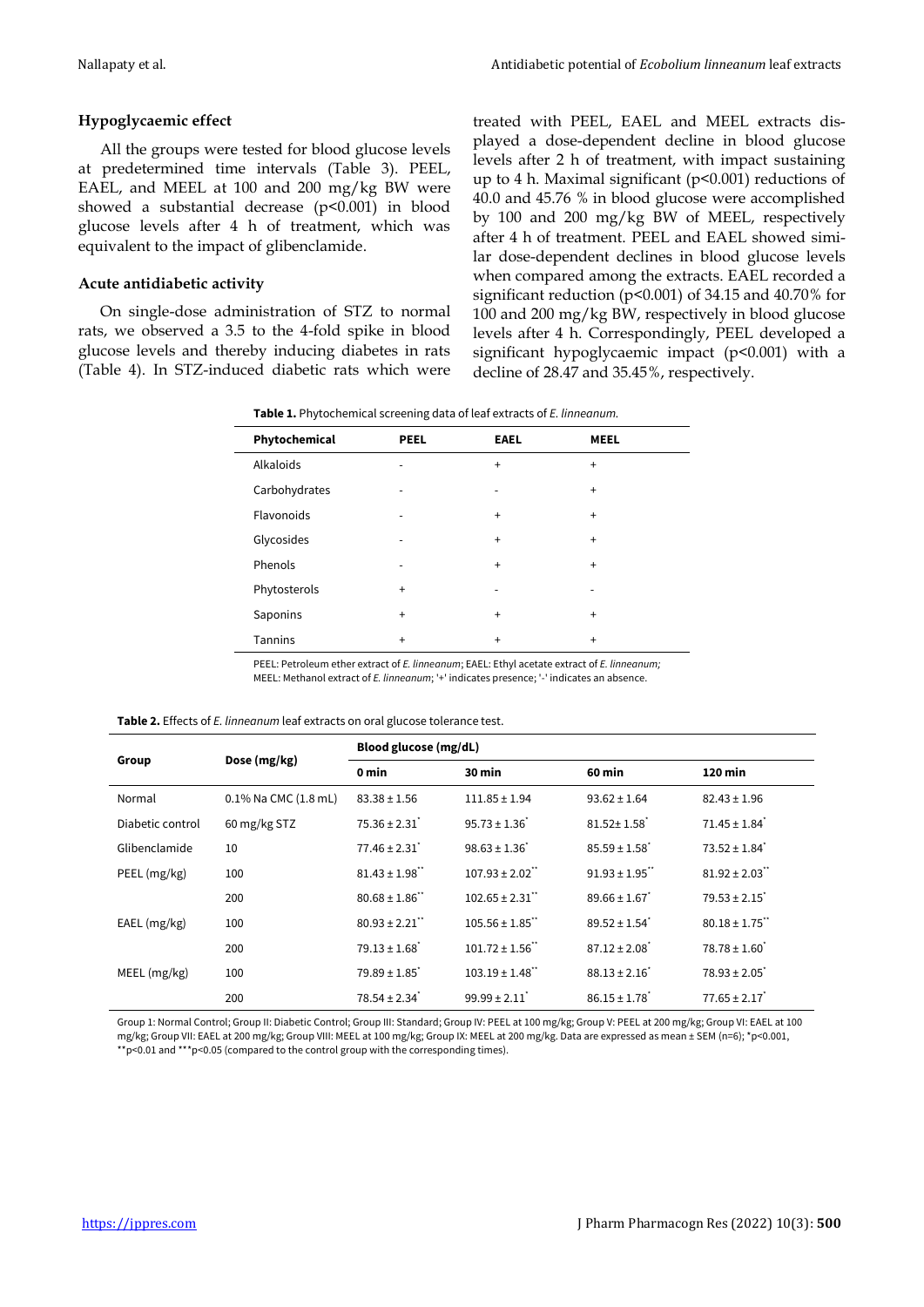|                  |                       | ັ                             |                              |                                |                               |  |  |
|------------------|-----------------------|-------------------------------|------------------------------|--------------------------------|-------------------------------|--|--|
| Group            | Dose (mg/kg)          | Blood glucose (mg/dL)         |                              |                                |                               |  |  |
|                  |                       | 0 h                           | 2 <sub>h</sub>               | 4 h                            | 6 h                           |  |  |
| Normal           | 0.1 % Na CMC (1.8 mL) | $71.39 \pm 2.45$              | $76.86 \pm 2.98$             | $72.43 \pm 2.34$               | $75.98 \pm 2.56$              |  |  |
| Diabetic control | 60 mg/kg STZ          | $75.36 \pm 2.31$              | $95.73 \pm 1.36$             | $81.52 \pm 1.58$               | $71.45 \pm 1.84$ <sup>*</sup> |  |  |
| Glibenclamide    | 10                    | $70.12 \pm 2.15$              | $63.19 \pm 1.86$             | $55.65 \pm 2.68$ <sup>*</sup>  | $61.26 \pm 2.67$              |  |  |
| PEEL             | 100                   | $71.25 \pm 2.18$ <sup>*</sup> | $69.99 \pm 1.95$             | $65.57 \pm 2.10$               | $69.53 \pm 2.48$              |  |  |
|                  | 200                   | $70.96 \pm 2.34$ <sup>*</sup> | $67.02 \pm 2.07$             | $62.37 \pm 2.84$ <sup>**</sup> | $64.16 \pm 2.38$ <sup>*</sup> |  |  |
| EAEL             | 100                   | $71.02 \pm 1.98$ <sup>*</sup> | $69.28 \pm 2.14$             | $62.66 \pm 2.65$               | $64.53 \pm 2.92$ <sup>*</sup> |  |  |
|                  | 200                   | $70.91 \pm 2.05$              | $6693 \pm 2.64$ <sup>*</sup> | $59.81 \pm 2.87$               | $62.99 \pm 2.47$              |  |  |
| MEEL             | 100                   | $71.08 \pm 2.45$              | $68.52 \pm 2.51$             | $60.12 \pm 2.34$ "             | $63.64 \pm 2.16$              |  |  |
|                  | 200                   | $70.43 \pm 2.31$              | $65.62 \pm 1.78$             | $57.53 \pm 2.85$ <sup>*</sup>  | $62.12 \pm 2.38$ <sup>*</sup> |  |  |

**Table 3.** Effects of *E. linneanum* leaf extracts on normal glycaemic animals.

Group 1: Normal Control; Group II: Diabetic Control; Group III: Standard; Group IV: PEEL at 100 mg/kg; Group V: PEEL at 200 mg/kg; Group VI: EAEL at 100 mg/kg; Group VII: EAEL at 200 mg/kg; Group VIII: MEEL at 100 mg/kg; Group IX: MEEL at 200 mg/kg. Data are expressed as mean ± SEM (n=6); \*p<0.001, \*\*p<0.01 and \*\*\*p<0.05 (compared to the control group with the corresponding hours).

| Table 4. Effects of E. linneanum on acute antidiabetic activity. |  |
|------------------------------------------------------------------|--|
|------------------------------------------------------------------|--|

| Group            | Dose (mg/kg)          | <b>Blood glucose (mg/dL)</b>                 |                                               |                                               |                                                |                                                |
|------------------|-----------------------|----------------------------------------------|-----------------------------------------------|-----------------------------------------------|------------------------------------------------|------------------------------------------------|
|                  |                       | 0 h                                          | 2 <sub>h</sub>                                | 4 h                                           | 6 h                                            | 8 h                                            |
| Normal           | 0.1 % Na CMC (1.8 mL) | $72.53 \pm 1.85$                             | $72.98 \pm 2.18$                              | $73.62 \pm 2.54$                              | $74.12 \pm 2.55$                               | $71.92 \pm 2.34$                               |
| Diabetic control | 60 mg/kg STZ          | $268.92 \pm 2.58$                            | $269.11 \pm 2.16$                             | $277.52 \pm 2.85$                             | $288.59 \pm 2.45$                              | $293.52 \pm 2.67$                              |
| Glibenclamide    | 10                    | $256.18 \pm 2.64$ <sup>*</sup><br>$(4.74\%)$ | $205.42 \pm 2.38$ <sup>*</sup><br>$(23.66\%)$ | $143.69 \pm 298$ <sup>*</sup><br>$(48.22\%)$  | $190.98 \pm 2.69$<br>$(33.82\%)$               | $228.13 \pm 2.51$<br>(22.28%)                  |
| <b>PEEL</b>      | 100                   | $268.43 \pm 2.37$<br>$(0.20\%)$              | $255.04 \pm 2.08$ <sup>**</sup><br>(5.23%)    | $198.52 \pm 2.54$ <sup>**</sup><br>(28.47%)   | $235.16 \pm 2.67$ <sup>**</sup><br>(18.51%)    | $248.53 \pm 2.08$ <sup>**</sup><br>$(15.33\%)$ |
|                  | 200                   | $266.16 \pm 2.08$<br>$(1.03\%)$              | $240.19 \pm 2.57$<br>(10.75%)                 | $179.14 \pm 2.22$<br>(35.45%)                 | $228.52 \pm 2.19$ <sup>**</sup><br>(20.81%)    | $244.62 \pm 2.16$<br>$(16.66\%)$               |
| <b>EAEL</b>      | 100                   | $262.95 \pm 2.94$ <sup>*</sup><br>$(2.22\%)$ | $248.52 \pm 2.48$ <sup>**</sup><br>$(7.65\%)$ | $182.76 \pm 2.18$ "<br>(34.15%)               | $227.78 \pm 2.67$ <sup>**</sup><br>$(21.10\%)$ | $242.72 \pm 2.57$<br>(17.31%)                  |
|                  | 200                   | $259.83 \pm 2.64$ <sup>*</sup><br>(3.38)     | $235.62 \pm 2.88$ "<br>$(12.44\%)$            | $164.57 \pm 2.27$<br>$(40.70\%)$              | $211.61 \pm 2.58$<br>(27.70%)                  | $238.56 \pm 2.38$ <sup>*</sup><br>$(18.60\%)$  |
| <b>MEEL</b>      | 100                   | $260.32 \pm 2.38$ <sup>*</sup><br>$(3.20\%)$ | $232.54 \pm 2.63$<br>$(13.59\%)$              | $166.63 \pm 2.38$ <sup>*</sup><br>$(40.00\%)$ | $219.66 \pm 2.84$ <sup>**</sup><br>(23.89%)    | $239.92 \pm 2.55$<br>(18.26%)                  |
|                  | 200                   | $257.94 \pm 2.66$<br>$(4.10\%)$              | $228.13 \pm 2.48$ <sup>**</sup><br>(15.23%)   | $150.52 \pm 2.88$ <sup>*</sup><br>(45.76%)    | $205.92 \pm 2.54$ <sup>*</sup><br>(28.65%)     | $234.66 \pm 2.36$<br>$(20.05\%)$               |

Group 1: Normal Control; Group II: Diabetic Control; Group III: Standard; Group IV: PEEL at 100 mg/kg; Group V: PEEL at 200 mg/kg; Group VI: EAEL at 100 mg/kg; Group VII: EAEL at 200 mg/kg; Group VIII: MEEL at 100 mg/kg; Group IX: MEEL at 200 mg/kg. Data are expressed as mean ± SEM (n=6); \*p<0.001, \*\*p<0.01 and \*\*\*p<0.05 (compared to the control group with the corresponding hours).

#### **Sub-acute antidiabetic activity**

Throughout the sub-acute diabetic study, the maximum significant decline (p<0.001) of 43.25 and 51.90% in blood glucose was observed for 100 and 200 mg/kg BW of MEEL, respectively, when compared to the standard (66.77%) during the 14-day protocol. EAEL also showed a significant reduction  $(p<0.001)$  of 39.25 and 51.16% for 100 and 200 mg/kg BW, respectively for blood glucose levels on the 14<sup>th</sup> day, and PEEL also produced a significant hypoglycaemic effect ( $p<0.001$ ) with a decline of 12.94 and 28.36% for both the doses when compared to the standard. On treating the groups with PEEL, EAEL, and MEEL extracts, the data indicates a dose-dependent decline in blood glucose levels on the 7th day but a lesser significant decline in blood glucose levels observed compared to day 14 (Table 5).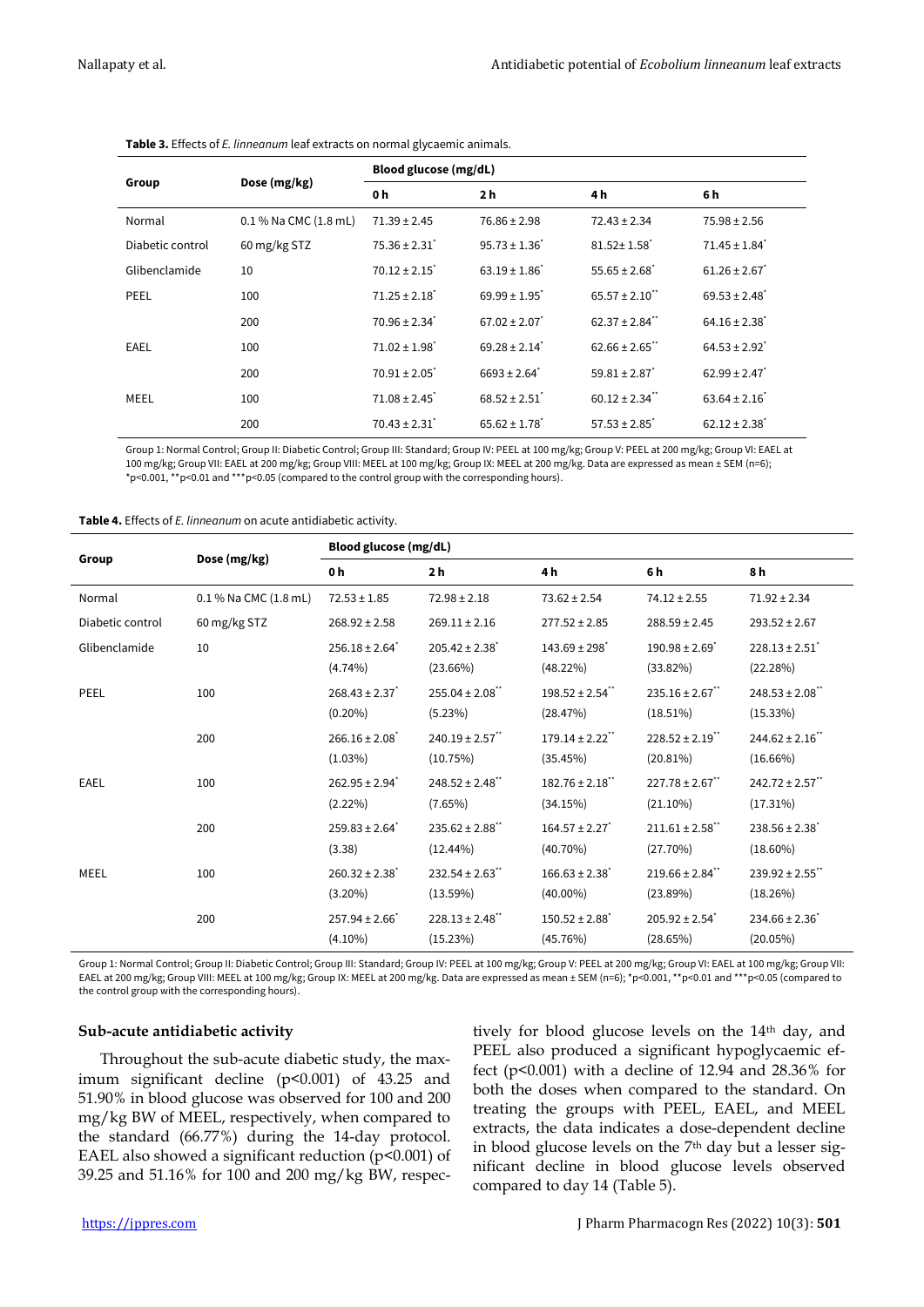|                  |              | <b>Blood glucose (mg/dL)</b>   |                                 |                                 |  |  |
|------------------|--------------|--------------------------------|---------------------------------|---------------------------------|--|--|
| Group            | Dose (mg/kg) |                                |                                 |                                 |  |  |
|                  |              | $1st$ day                      | $7th$ day                       | $14th$ day                      |  |  |
| Normal           | 0.1 % Na CMC | $78.52 \pm 2.08$               | $79.86 \pm 2.48$                | $77.16 \pm 2.66$                |  |  |
|                  | $(1.8$ mL)   |                                |                                 |                                 |  |  |
| Diabetic control | 60 mg/kg STZ | $239.69 \pm 2.19$              | $233.42 \pm 2.95$               | $228.52 \pm 2.17$               |  |  |
| Glibenclamide    | 10           | $230.45 \pm 2.33$ <sup>*</sup> | $155.95 \pm 2.31$               | $102.35 \pm 2.74$ <sup>*</sup>  |  |  |
|                  |              | (3.85%)                        | (33.19%)                        | (55.21%)                        |  |  |
| <b>PEEL</b>      | 100          | $237.53 \pm 2.54$ "            | $222.69 \pm 2.50$ **            | $198.96 \pm 2.64$ <sup>**</sup> |  |  |
|                  |              | $(0.90\%)$                     | $(4.60\%)$                      | $(12.94\%)$                     |  |  |
|                  | 200          | $236.96 \pm 2.08$ **           | $207.57 \pm 2.34$ **            | $163.72 \pm 2.85$ **            |  |  |
|                  |              | $(1.14\%)$                     | (11.07%)                        | (28.36%)                        |  |  |
| <b>EAEL</b>      | 100          | $234.92 \pm 2.31$              | $201.78 \pm 2.85$ **            | $138.82 \pm 2.19$ **            |  |  |
|                  |              | $(1.99\%)$                     | $(13.55\%)$                     | (39.25%)                        |  |  |
|                  | 200          | $231.73 \pm 2.61$              | $196.77 \pm 2.74$ <sup>**</sup> | $111.62 \pm 2.35$               |  |  |
|                  |              | $(3.32\%)$                     | $(15.70\%)$                     | (51.16%)                        |  |  |
| MEEL             | 100          | $232.52 \pm 2.55$ <sup>*</sup> | $198.99 \pm 2.15$ **            | $129.69 \pm 2.09$ <sup>**</sup> |  |  |
|                  |              | $(2.99\%)$                     | $(14.50\%)$                     | (43.25%)                        |  |  |
|                  | 200          | $230.99 \pm 2.46$ <sup>*</sup> | $181.15 \pm 2.33$ "             | $109.91 \pm 2.53$               |  |  |
|                  |              | $(3.63\%)$                     | $(22.40\%)$                     | $(51.90\%)$                     |  |  |

**Table 5.** Effects of *E. linneanum* leaf extracts on sub-acute antidiabetic activity.

Group 1: Normal Control; Group II: Diabetic Control; Group III: Standard; Group IV: PEEL at 100 mg/kg; Group V: PEEL at 200 mg/kg; Group VI: EAEL at 100 mg/kg; Group VII: EAEL at 200 mg/kg; Group VIII: MEEL at 100 mg/kg; Group IX: MEEL at 200 mg/kg. Data are expressed as mean ± SEM (n=6); \*p<0.001, \*\*p<0.01 and \*\*\*p<0.05 (compared to the control group with the corresponding days).

|                  | Dose (mg/kg)                       | Lipid content (mg/dL)           |                                 |                               |                                |                                |
|------------------|------------------------------------|---------------------------------|---------------------------------|-------------------------------|--------------------------------|--------------------------------|
| Group            |                                    | TG                              | ТC                              | <b>HDL</b>                    | <b>LDL</b>                     | <b>VLDL</b>                    |
| Normal           | 0.1 % Na CMC<br>$(1.8 \text{ mL})$ | $75.42 \pm 2.54$                | $80.19 \pm 3.08$                | $48.16 \pm 2.56$              | $47.39 \pm 2.16$               | $16.53 \pm 2.38$               |
| Diabetic control | 60 mg/kg STZ                       | $179.51 \pm 2.38$               | $164.59 \pm 2.95$               | $20.47 \pm 2.41$              | $115.56 \pm 2.34$              | $42.59 \pm 2.54$               |
| Glibenclamide    | 10                                 | $79.17 \pm 2.69$ <sup>*</sup>   | $84.73 \pm 2.67$                | $47.15 \pm 2.38$ <sup>*</sup> | $46.98 \pm 2.31$               | $17.44 \pm 2.61$               |
| PEEL             | 100                                | $111.09 \pm 3.04$ <sup>**</sup> | $114.52 \pm 3.12$               | $29.36 \pm 2.16$              | $72.89 \pm 3.05$ **            | $27.75 \pm 2.08$               |
|                  | 200                                | $97.73 \pm 2.68$ <sup>**</sup>  | $98.65 \pm 3.06$ <sup>**</sup>  | $38.10 \pm 2.84$              | $59.98 \pm 2.94$ <sup>**</sup> | $24.48 \pm 2.34$ <sup>**</sup> |
| EAEL             | 100                                | $101.18 \pm 3.15$ **            | $102.46 \pm 1.99$ <sup>**</sup> | $35.82 \pm 2.91$              | $62.28 \pm 2.67$ <sup>**</sup> | $26.62 \pm 2.38$               |
|                  | 200                                | $92.54 \pm 3.17$                | $96.78 \pm 3.04$ <sup>**</sup>  | $41.20 \pm 2.47$              | $50.85 \pm 2.87$               | $21.86 \pm 2.84$ <sup>*</sup>  |
| MEEL             | 100                                | $96.76 \pm 2.67$                | $94.68 \pm 2.94$ <sup>**</sup>  | $38.95 \pm 2.65$              | $56.61 \pm 3.07$ <sup>**</sup> | $24.21 \pm 2.92$               |
|                  | 200                                | $82.65 \pm 2.58$                | $88.57 \pm 2.48$ <sup>*</sup>   | $43.31 \pm 2.38$ <sup>*</sup> | $42.58 \pm 2.68$ <sup>*</sup>  | $19.66 \pm 3.08$ <sup>*</sup>  |

Group 1: Normal Control; Group II: Diabetic Control; Group III: Standard; Group IV: PEEL at 100 mg/kg; Group V: PEEL at 200 mg/kg; Group VI: EAEL at 100 mg/kg; Group VII: EAEL at 200 mg/kg; Group VIII: MEEL at 100 mg/kg; Group IX: MEEL at 200 mg/kg. Data are expressed as mean ± SEM (n=6); \*p<0.001, \*\*p<0.01 and \*\*\*p<0.05 compared to the diabetic group.

# **Lipid profile**

Serum lipid level parameters, such as TG, TC, HDL, LDL, and VLDL, were calculated in all groups and summarized in Table 6. Results showed an increase in TG, TC, VLDL, and LDL values and a decline in HDL values in diabetic-induced rats compared to control group rats. Whereas rats treated with PEEL, EAEL, MEEL, and glibenclamide showed a significant decrease (p<0.001) in elevated TG, TC, VLDL, LDL levels and increase in HDL levels when compared with the diabetic group, thereby normalizing the lipid levels.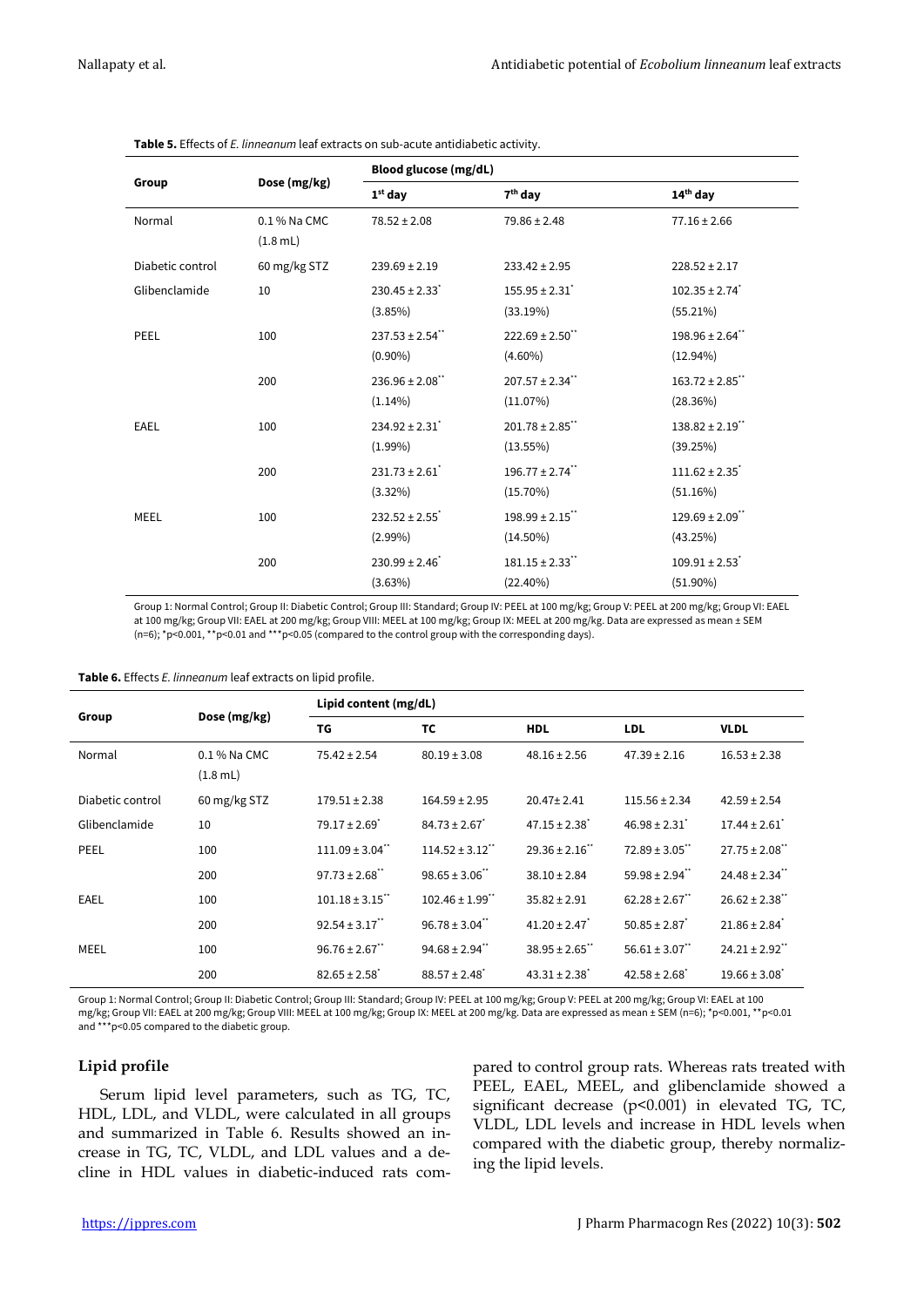## **Hepatic marker enzymes**

The levels of SGPT and SGOT in STZ induced diabetic rats were enhanced. High levels of SGPT and SGOT with 200 mg/kg BW EAEL and MEEL were significantly restored ( $p$ <0.001) and 100 mg/kg BW also significantly restored (p<0.001), respectively, but PEEL has a less significant effect  $(p<0.01)$  relative to the diabetic group (Table 7).

## **Glycosylated haemoglobin**

In diabetic rats, glycosylated haemoglobin level was significantly higher compared to the normal rats. Treatment with 200 mg/kg BW of EAEL and MEEL significantly decreased (p<0.001) and 100 mg/kg BW decreased significantly (p<0.001), but PEEL showed a much less significant impact  $(p<0.01)$  compared to the diabetic group and the results are summarized in Table 8.

# **Liver antioxidant enzymes**

The diabetic rats induced by STZ showed a significant decrease in SOD, catalase, and GSH-Px levels compared to control group rats. Treatment with PEEL, EAEL, and MEEL for 14 days resulted in a significant increase in the activity of antioxidant enzymes equivalent to that of diabetic rats. Dose of 200 mg/kg BW of EAEL and MEEL significantly (p<0.001) increased, and 100 mg/kg BW also considerably improved (p<0.001), but PEEL showed a less significant impact  $(p<0.01)$  relative to the diabetic group (Table 9).

# **Kidney parameters**

Kidney parameters were assessed in terms of serum urea levels, serum and urinary creatinine levels for normal and diabetic rats treated with PEEL, EAEL, and MEEL leaf extracts. Higher creatinine and urea levels were observed in diabetic rats when compared to normal rats. The creatinine and urea levels significantly (p<0.001) decreased in the standard group where glibenclamide was administered and also in PEEL, EAEL, and MEEL at test doses during the 14 day treatment (p<0.01) (Table 10).

#### **DISCUSSION**

The preliminary phytochemical screening and antidiabetic studies were studied in the current study by considering its traditional claim. Therefore, the study was undertaken to rationalize its reported uses. Initially, the plant material underwent successive Soxhlet extraction with petroleum ether, ethyl acetate, and methanol, resulting in the production of three taken solvent extracts. The extracts were then screened for preliminary phytochemicals using various phytochemical tests and the results suggested that there was a wide equivalent distribution of phytoconstituents three taken solvent extracts. All three extracts confirmed the presence of saponins evenly, whereas other secondary metabolites such as alkaloids, glycosides, flavonoids, sterols, phenols, and tannins were mostly present in EAEL and MEEL, and that might be a factor for the optimum activity of extracts. This is indeed preliminary work, and much more research is required to identify the active ingredients in the extract.

Healthy adult male Wistar rats have been assigned for antidiabetic activity as experimental animals. The extracts were evaluated for antidiabetic activity in STZ-induced rats. Plant extracts demonstrated considerable antidiabetic activity at tested doses, i.e., 100 and 200 mg/kg BW. It was further illustrated by a corresponding decrease in blood glucose levels after the 14th-day concurrent administration of the extract at these concentrations. During this prolonged study, various parameters such as blood glucose, haemoglobin, lipid profile, hepatic marker enzymes, kidney parameters along with enzyme and nonenzymatic activity were also observed.

In the present study, the disproportion between blood glucose levels in the different groups under research revealed a significant improvement in blood glucose levels in the diabetic group when compared to those in the normal group at the end of the 14th day (sub-acute) experimental period. For long-term glycaemic control, haemoglobin is a commonly used as marker. Persistent hyperglycaemia in diabetes is shown to increase the level of HbA1c as a result of haemoglobin glycation. Increased haemoglobin levels are often associated with complications like diabetic retinopathy, nephropathy, and neuropathy. In addition, the relative insufficiency of blood glucose was substantially higher in diabetics than STZ compared to normal insulin, which resulted in reduced protein synthesis in all tissues, which may be due to reduced haemoglobin synthesis in diabetes (Zhong et al., 2019).

Diabetes is connected with proactive alterations in serum lipid, TG, and lipoprotein, which in turn causes an escalating risk of developing cardiovascular disease (Baquer et al., 2011). Elevated levels of serum lipids like cholesterol and TG in diabetic rats could be attributable to the fact that, under normal conditions, insulin stimulates lipoprotein lipase and hydrolyses triglycerides; enhances the absorption of fatty acids into adipose tissue and TG synthesis and prevents lipolysis. If any insulin deficiency is present, lipolysis is not inhibited, leading to hyperlipidaemia.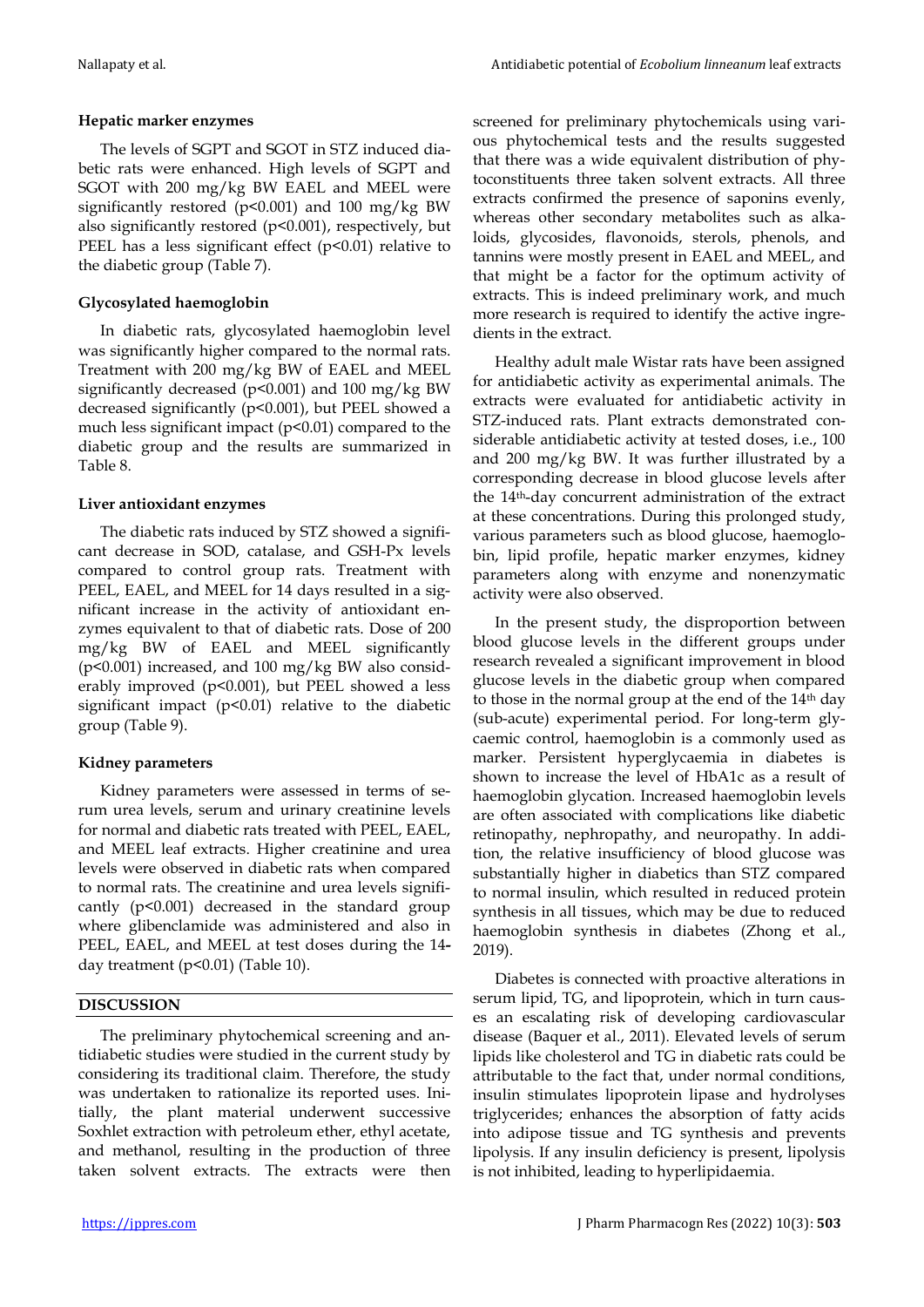| Group            | Dose (mg/kg)              | SGPT (IU/L)                     | SGOT (IU/L)                   |
|------------------|---------------------------|---------------------------------|-------------------------------|
| Normal           | $0.1\%$ Na CMC $(1.8$ mL) | $44.52 \pm 3.54$                | $53.98 \pm 3.21$              |
| Diabetic control | 60 mg/kg STZ              | $97.63 \pm 3.18$                | $105.49 \pm 2.98$             |
| Glibenclamide    | 10                        | $45.97 \pm 3.67$                | $55.86 \pm 3.15$              |
| <b>PEEL</b>      | 100                       | $93.33 \pm 3.33$ <sup>***</sup> | $101.77 \pm 3.27$ ***         |
|                  | 200                       | $87.51 \pm 3.28$                | $92.65 \pm 3.22$              |
| EAEL             | 100                       | $74.21 \pm 3.94$ "              | $81.92 \pm 3.09$ "            |
|                  | 200                       | $68.92 \pm 3.61$                | $70.14 \pm 2.94$ <sup>*</sup> |
| MEEL             | 100                       | $63.33 \pm 3.36$                | $73.44 \pm 2.87$              |
|                  | 200                       | $54.15 \pm 3.42$ <sup>*</sup>   | $67.18 \pm 3.08$ <sup>*</sup> |

Group 1: Normal Control; Group II: Diabetic Control; Group III: Standard; Group IV: PEEL at 100 mg/kg; Group V: PEEL at 200 mg/kg; Group VI: EAEL at 100 mg/kg; Group VII: EAEL at 200 mg/kg; Group VIII: MEEL at 100 mg/kg; Group IX: MEEL at 200 mg/kg. Data are expressed as mean ± SEM (n=6); \*p<0.001, \*\*p<0.01 and \*\*\*p<0.05 compared to the diabetic group.

**Table 8.** Effects of *E. linneanum* leaf extracts on glycosylated haemoglobin.

| Group            | Dose (mg/kg)          | HbA1c (%)                     |
|------------------|-----------------------|-------------------------------|
| Normal           | 0.1 % Na CMC (1.8 mL) | $5.23 \pm 1.98$               |
| Diabetic control | 60 mg/kg STZ          | $12.71 \pm 1.85$              |
| Glibenclamide    | 10                    | $5.14 \pm 1.97$               |
| <b>PEEL</b>      | 100                   | $8.93 \pm 1.64$ "             |
|                  | 200                   | $7.98 \pm 1.58$ **            |
| EAEL             | 100                   | $7.59 \pm 1.76$ <sup>**</sup> |
|                  | 200                   | $6.12 \pm 1.47$               |
| MEEL             | 100                   | $6.92 \pm 1.81$ <sup>*</sup>  |
|                  | 200                   | $5.85 \pm 1.75$               |

Group 1: Normal Control; Group II: Diabetic Control; Group III: Standard; Group IV: PEEL at 100 mg/kg; Group V: PEEL at 200 mg/kg; Group VI: EAEL at 100 mg/kg; Group VII: EAEL at 200 mg/kg; Group VIII: MEEL at 100 mg/kg; Group IX: MEEL at 200 mg/kg. Data are expressed as mean ± SEM (n=6); \*p<0.001, \*\*p<0.01 and \*\*\*p<0.05 compared to the diabetic group.

| Group            | Dose (mg/kg)          | SOD (U/mL)                   | Catalase (U/mL)               | Glutathione<br>peroxidase (U/mL) |
|------------------|-----------------------|------------------------------|-------------------------------|----------------------------------|
| Normal           | 0.1 % Na CMC (1.8 mL) | $9.83 \pm 2.98$              | $9.32 \pm 2.64$               | $5.13 \pm 2.68$                  |
| Diabetic control | 60 mg/kg STZ          | $3.65 \pm 2.64$              | $6.72 \pm 2.38$               | $3.18 \pm 2.54$                  |
| Glibenclamide    | 10                    | $9.15 \pm 2.88$ <sup>*</sup> | $8.92 \pm 2.51$               | $5.32 \pm 2.19$ <sup>*</sup>     |
| PEEL             | 100                   | $5.46 \pm 2.76$ **           | $6.12 \pm 2.09$ <sup>**</sup> | $3.76 \pm 2.38$ **               |
|                  | 200                   | $6.98 \pm 2.73$              | $7.57 \pm 2.64$ <sup>*</sup>  | $4.16 \pm 2.46$ <sup>*</sup>     |
| <b>EAEL</b>      | 100                   | $7.92 \pm 2.64$ <sup>*</sup> | $7.62 \pm 2.88$ <sup>*</sup>  | $3.98 \pm 2.57$                  |
|                  | 200                   | $8.74 \pm 2.81$              | $8.55 \pm 2.49$ <sup>*</sup>  | $4.66 \pm 2.22$ <sup>*</sup>     |
| MEEL             | 100                   | $8.11 \pm 2.55$ <sup>*</sup> | $8.09 \pm 2.67$               | $4.12 \pm 2.94$ <sup>*</sup>     |
|                  | 200                   | $8.93 \pm 2.61$              | $8.74 \pm 2.84$ <sup>*</sup>  | $4.95 \pm 2.87$                  |

**Table 9.** Effects of *E. linneanum* leaf extracts on liver antioxidant enzymes.

Group 1: Normal Control; Group II: Diabetic Control; Group III: Standard; Group IV: PEEL at 100 mg/kg; Group V: PEEL at 200 mg/kg; Group VI: EAEL at 100 mg/kg; Group VII: EAEL at 200 mg/kg; Group VIII: MEEL at 100 mg/kg; Group IX: MEEL at 200 mg/kg. Data are expressed as mean ± SEM (n=6); \*p<0.001, \*\*p<0.01 and \*\*\*p<0.05 compared to the diabetic group.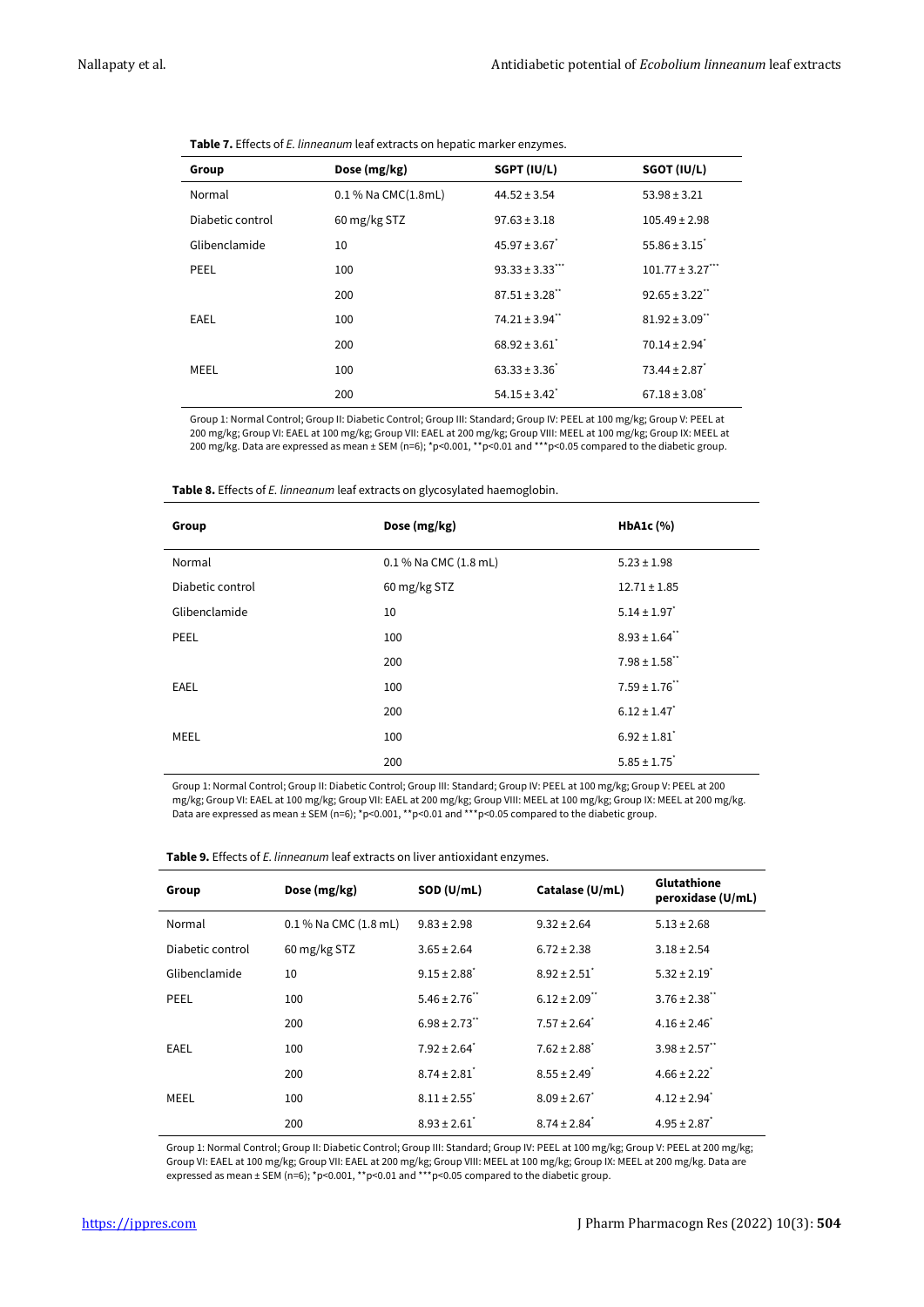| Group            | Dose (mg/kg)              | Serum creatinine<br>(mg/dL)  | Urinary creatinine<br>(mg/dL)  | Serum urea<br>(mg/dL)          |
|------------------|---------------------------|------------------------------|--------------------------------|--------------------------------|
| Normal           | $0.1\%$ Na CMC $(1.8$ mL) | $0.54 \pm 1.68$              | $18.92 \pm 1.68$               | $24.13 \pm 2.08$               |
| Diabetic control | 60 mg/kg STZ              | $1.69 \pm 1.94$              | $61.92 \pm 1.98$               | $65.58 \pm 2.15$               |
| Glibenclamide    | 10                        | $0.59 \pm 2.08$ <sup>*</sup> | $20.49 \pm 1.77$ <sup>*</sup>  | $26.54 \pm 2.11$               |
| PEEL             | 100                       | $0.85 \pm 2.12$              | $37.45 \pm 1.85$               | $43.42 \pm 1.86$ <sup>**</sup> |
|                  | 200                       | $0.73 \pm 2.17$              | $29.18 \pm 2.06$ <sup>*</sup>  | $35.16 \pm 1.94$ <sup>**</sup> |
| <b>EAEL</b>      | 100                       | $0.79 \pm 1.84$ <sup>*</sup> | $32.48 \pm 2.08$ <sup>**</sup> | $39.55 \pm 1.76$ "             |
|                  | 200                       | $0.66 \pm 1.92$ <sup>*</sup> | $26.92 \pm 2.11$               | $30.16 \pm 1.82$ <sup>*</sup>  |
| MEEL             | 100                       | $0.72 \pm 1.86$ <sup>*</sup> | $27.82 \pm 1.97$ <sup>*</sup>  | $34.18 \pm 1.84$ <sup>**</sup> |
|                  | 200                       | $0.61 \pm 1.79$ <sup>*</sup> | $23.48 \pm 1.88$ <sup>*</sup>  | $28.57 \pm 1.68$ <sup>*</sup>  |

**Table 10.** Effects of *E. linneanum* leaf extracts on kidney parameters.

Group 1: Normal Control; Group II: Diabetic Control; Group III: Standard; Group IV: PEEL at 100 mg/kg; Group V: PEEL at 200 mg/kg; Group VI: EAEL at 100 mg/kg; Group VII: EAEL at 200 mg/kg; Group VIII: MEEL at 100 mg/kg; Group IX: MEEL at 200 mg/kg. Data are expressed as mean ± SEM (n=6); \*p<0.001, \*\*p<0.01 and \*\*\*p<0.05 compared to the diabetic group.

The groups administered with plant extracts showed a significant decrease in serum levels of TC, LDL, TG, and VLDL, with a significant increase in HDL levels.

Exceeding high levels of serum biomarker enzymes like SGOT, SGPT noticed in diabetic rats reflect impaired liver function, it might be due to hepatocellular necrosis. While the treatment with extract restored all raised hepatic enzymes to normal levels (Rao et al., 1989). Liver antioxidant enzymes show a decreased level in diabetic rats, which may be due to cellular stress. All the enzymes, SOD, CAT, and GSH levels were restored to normalcy in standard and extract-treated groups, which might be due to the presence of phenolic compounds abundantly in the plant. Renal damage also occurs in diabetes, which was estimated using prognostic markers like serum urea and creatinine (Chen and Fang, 2018). The results in extract-treated groups showed significant restoration compared to the diseased group. Hence, the present study reveals that active control of blood sugar levels could hold back the advancement to diabetic nephropathy.

The report has shown that the extracts of *E. linneanum* could even be incorporated into the resource of herbal formulations that are valuable for the pharmacotherapy of diabetes. The current research also paved the way for further research, in particular concerning the sustainable development of effective formulations for DM from *E. linneanum*.

# **CONCLUSION**

Results displayed that *E. linneanum* extracts possessed antidiabetic activity, particularly methanol

extract proving its folklore claim. Additionally, the preliminary phytochemical screening showed the presence of flavonoids, glycosides, phenolic compounds, which might be responsible for the significant activity. Further isolation of active compounds from the extracts and investigations to affirm the activity and clarify the mechanism of action ought to proceed.

#### **CONFLICT OF INTEREST**

The authors declare no conflicts of interest.

# **ACKNOWLEDGMENTS**

The authors thank the authorities of the Department of Pharmaceutical Chemistry and Pharmacology, KL College of Pharmacy, Koneru Lakshmaiah Education Foundation, Guntur, Andhra Pradesh, India for providing infrastructure support to conduct the research and to the complete present work. This research did not receive any specific grant from funding agencies in the public, commercial, or not-for-profit sectors.

#### **REFERENCES**

- Adeneya AA, Olagunju J (2009) Preliminary hypoglycemic and hypolipidemic activities of the aqueous seed extract of *Carica papaya* Linn. in Wistar rats. Biol Med 1: 1-10.
- Arkkelin D (2014) Using SPSS to Understand Research and Data Analysis. Psy Curr Mat 1: 1-195.
- Baquer NZ, Kumar P, Taha A, Kale R, Cowsik S, McLean P (2011) Metabolic and molecular action of *Trigonella foenum-graecum* (fenugreek) and trace metals in experimental diabetic tissues. J Biosci 36(2): 383–396.
- Bartoli E, Fra GP, Schianca GC (2011) The oral glucose tolerance test (OGTT) revisited. Eur J Intern Med 22(1): 8-12.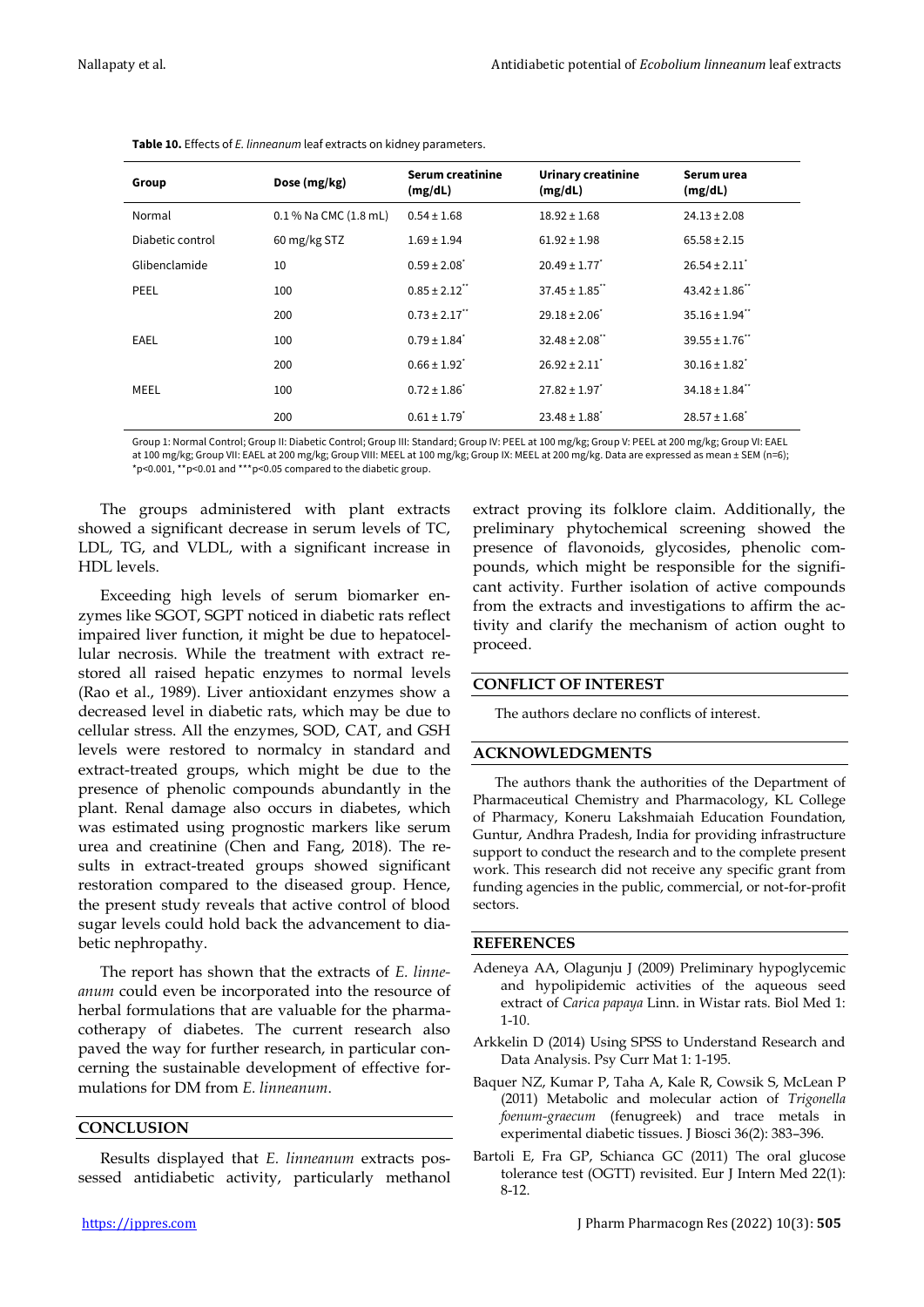- Chen X, Fang M (2018) Oxidative stress mediated mitochondrial damage plays roles in pathogenesis of diabetic nephropathy rat. Eur Rev Med Pharmacol Sci 22 (16): 5248-5254.
- Cressey R, Kumsaiyai W, Mangklabruks A (2014) Daily consumption of banana marginally improves blood glucose and lipid profile in hypercholesterolemic subjects and increases serum adiponectin in type 2 diabetic patients. Indian J Exp Biol 52: 1173-1181.
- Czeczot H, Scibior D, Skrzycki M, Podsiad M (2006) Activity of antioxidant enzymes in patients with liver cirrhosis.Wiadi Lek 59(11-12): 762-766.
- Diyya K, Priya GV, Rao BG (2014) Pharmacognosy of *Ecbolium viride*. A review. Int J Pharmacogn Phytochem 6(1): 45-52.
- Diyya K, Rao B (2018) Stability indicating method development and validation for the simultaneous estimation of orientin, vitexin and luteolin in *Ecbolium viride* (Forssk) Alston. Int J Pharm Res 10(2): 27-33.
- Dumala N, Mangalampalli B, Kamal SSK, Grover P (2018) Biochemical alterations induced by nickel oxide nanoparticles in female Wistar albino rats after acute oral exposure. J Biomark 23: 33-43
- Ekrem S, Mustafa A, Erdem Y, Shigeru I (2005) Hypoglycaemic activity of *Gentiana olivieri* and isolation of the active constituent through bioassaydirected fractionation techniques. Life Sci 76: 1223– 1238.
- Folin O, Wu H (1920) A simplified and improved method for determination of sugar. J Biol Chem 41: 367–374.
- Ghani A (1998) Medicinal plants of Bangladesh: chemical constituents and uses. 2nd ed. Asiatic Society of Bangladesh.
- Ghosh T, Kumar MT, Sengupta P, Dash DK, Bose A (2008) Antidiabetic and *in vivo* antioxidant activity of ethanolic extract of *Bacopa monnieri* Linn. aerial parts: a possible mechanism of action. Iran J Pharm Res 7: 61- 68.
- Lenzen S (2008) The mechanisms of alloxan-and streptozotocin-induced diabetes. Diabetologia 51(2): 216-226.
- Lopa AF, Jannat K, Hamid A, Rahmatullah M (2018) Oral glucose tolerance tests with methanolic extract of fruits of *Musa textilis* Nee. J Med Plants Stud 6(5): 130-132.
- Mojani MS, Sarmadi VH, Vellasamy S, Sandrasaigaran P, Rahmat A, Peng LS, Ramasamy R (2014) Evaluation of metabolic and immunological changes in streptozotocin-nicotinamide induced diabetic rats. Cell Immunol 289(1-2): 145-149.
- Morsy MD, Hassan WN, Zalat SI (2010) Improvement of renal oxidative stress markers after ozone administration in diabetic nephropathy in rats. Diabetol Metab Syndr 2(1): 29.

\_\_\_\_\_\_\_\_\_\_\_\_\_\_\_\_\_\_\_\_\_\_\_\_\_\_\_\_\_\_\_\_\_\_\_\_\_\_\_\_\_\_\_\_\_\_\_\_\_\_\_\_\_\_\_\_\_\_\_\_\_\_\_\_\_\_\_\_\_\_\_\_\_\_\_\_\_\_\_\_\_\_\_\_\_\_\_\_\_\_\_\_\_\_\_\_\_\_\_\_\_\_\_\_\_

- Murea M, Ma L, Freedman BI (2012) Genetic and environmental factors associated with type 2 diabetes and diabetic vascular complications. Rev Diabet Stud  $9(1): 6.$
- Neelutpal G, Biman B (2017) *In vivo* antidiabetic activity evaluation of the bark of *Cascabela thevetia* L. in streptozotocin induced diabetic rats. Int J Pharm Pharm Sci 9: 48-53.
- OECD (2002) Test No. 420: Acute Oral Toxicity Fixed Dose Procedure. OECD Guidelines for the Testing of Chemicals, Section 4, Paris: OECD Publishing.
- Rao GM, Morghom LO, Kabur MN, Ben Mohmad BM, Ashiboni K (1989) Serum glutamic oxaloacetic transaminase (GOT) and glutamic pyruvate transaminase (GPT) levels in diabetes mellitus. Indian J Med Sci 43: 118-122.
- Rathor RB, Rao DR, Rao P (2013) Phytochemical sreening and antidiabetic antioxidant effect of *Ecbolium ligustrinum* flowers extracts. Indian J Res Pharm Biotechnol 1(4): 575-580.
- Sachan NK, Kumar Y, Pushkar S, Thakur RN, Gangwar SS (2009) Antidiabetic potential of alcoholic and aqueous extracts of Ficus. Int J Pharm Sci Res 1: 24-27.
- Sharifi-Rad M, Nazaruk J, Polito L, Morais-Braga MFB, Rocha JE, Coutinho HDM, Salehi B, Tabanelli G, Montanari C, del Mar Contreras M, Yousaf Z (2018) *Matricaria* genus as a source of antimicrobial agents: from farm to pharmacy and food applications. Microbiol Res 215: 76-88.
- Sharma R, Sharma HK (2010) Ethnomedicine of Sonarpur, Kamrup district, Assam. Ind J Trad Know 9: 163-165.
- Sherwani SI, Khan HA, Ekhzaimy A, Masood A, Sakharkar MK (2016) Significance of HbA1c test in diagnosis and prognosis of diabetic patients. Biomark Insights 11: 95- 104.
- Srilakshmi N, Umasankar K, Rao GSNK, Panda SP, Reddy AR (2019) Antidiabetic activity of *Chrozophora rottleri* leaves extracts in streptozotocin-induced diabetic rats. Int J Pharm Res 11(4): 978-988.
- The Wealth of India (2006) Raw Material. New Delhi, CSIR  $3.123$
- Trease GE, Evans WC (1989) Introduction and General Methods in Pharmacognosy. 13th Eds, United Kingdom: Cambridge University Press.
- Viet Hieu HO, Tatipamula VB, Killari KN, Koneru ST, Srilakshmi N, Ranajith SK (2020) HPTLC analysis, antioxidant and antidiabetic activities of ethanol extract of moss *Fissidens grandiflora*. Indian J Pharm Sci 8(3): 449-455.
- Zhong Y, Fan H, Zhang R, Wang H, Zhang W, Tian T (2019) Associations between HbA1c variability index and risk of chronic complications of diabetes mellitus. Chin Gen Pra 23(3): 276-288.